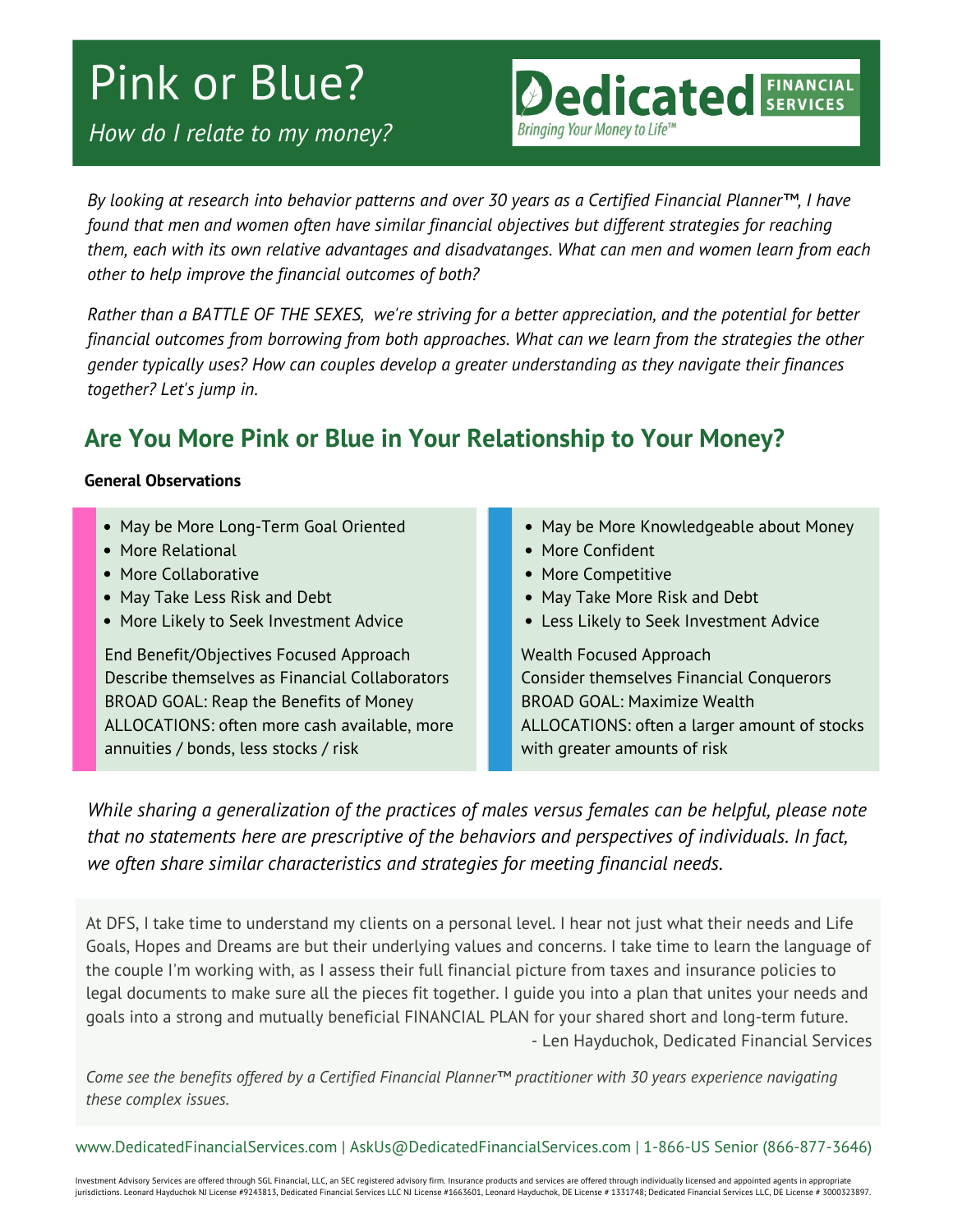# Pink and Blue Money

*cont.* www.dedicatedfinancialservices.com

edicated

Pink and Blue Mone is a broad description of how men and women generally tend to handle their financial affairs based on cultural patterns, differences in financial risk due to life expectancy, view of risk, financial experience and the value they ascribe to money and identify with it. Women and men share similar financial objectives but their underlying different perspectives about money affect their financial decisions.\*

## **Pink Money**

**Both women and men are interested in less uncertain solutions for meeting income needs and covering financial risk through insurance (a characteristic of Pink Money).**

**However, data indicates women are subject to greater financial risk due to the social reality of a longer life expectancy and will often be more "Pink" in how they handle their finances.**

The Pink Money strategy takes a "Disposition Approach" to financial planning where a combination of income vehicles and insurance products may be used to provide contractually specified outcomes. This reduces the need to depend on uncertain investments for meeting objectives that are viewed to be "too important to chance." Dispositions (actual, end uses for money) include:

- Income regular distributions to meet ongoing expenses
- Health Care-medical or long-term care expenses
- Legacy—what is left behind for heirs and charitable organizations

With this strategy it is common to use annuities that ensure lifetime income; life insurance that protects against the loss of income due to an untimely death and long-term care insurance that covers expenses arising from failed health; and a more conservative asset allocation which reduces investment risk. This approach typically appeals to risk averse investors. Since growth vehicles are used more sparingly in this strategy, it will almost certainly limit the long-term wealth of individuals, assuming future results somewhat approximate past performance.

#### **Why Many Women Prefer Pink**

The longer life expectancy of women creates a greater financial exposure to having to live alone on just their own retirement income and investment resources in their later years. They have a higher likelihood of running out of money and not having anyone to assist them with potential health needs.

"Longevity risk" and behavior preferences of women have to be accounted for in their financial planning, particularly when they are interested in increasing the certainty of financial outcomes, and security is an important overarching objective.

## **Blue Money**

**Both men and women are interested in the investment approaches for building wealth to meet long-term needs (a characteristic of Blue Money).**

**But according to Research Studies\*\* men as a whole generally accept more investment risk and will tend to be more "Blue" in their approach.**

The Blue Money strategy is the more readily recognized "Growth Approach" to finances—investing in a "diversified portfolio for the long-term." Its end objective is eventually to eliminate the need for employment income, and it presumes investments behave somewhat similarly to the way they have in the past. It also presumes income will be rather consistent during working years, and expenses will be somewhat predictable over the lifetime of the investor.

Using this strategy, an asset base funds all the financial needs —expected and unexpected, incidental and catastrophic, in the short-term and long-term. Investments in the portfolio should be aligned with the time frame that withdrawals are expected to be taken. If the assets are "sufficient," they will meet all the financial objectives over the individual's lifetime. Ultimately, the investments in the portfolio must perform for the financial objectives to be met. This approach typically appears more often to investors who are more comfortable accepting risk and uncertainty.

#### **Why Men Generally Trend Blue**

For many men, money represents success, and acquiring wealth is their means to meet their financial objectives.

They tend to be more interested in their financial accomplishment—specifically, their net worth. Accordingly, their goal is to maximize wealth and they are more willing to assume risk to achieve their growth goal. They may be "less worried" about the details of their specific needs and rely on the wealth they have accumulated to meet all their financial needs and those whom they want to provide for.

\*General descriptions of Pink and Blue Money approaches have limited application to specific individuals based solely on gender. Neither the Pink or Blue approach to finances is "superior." Preference for one or the other is highly subjective and comparisons between the two is limited depending on what you view as being important. *\*\*To access the research studies visit https://dedicatedfinancialservices.com/pink-blue-money-research-studies-reviewed/*

Investment Advisory Services are offered through SGL Financial, LLC, an SEC registered advisory firm. Insurance products and services are offered through individually licensed and appointed agents in appropriate jurisdictions. Leonard Hayduchok NJ License #9243813, Dedicated Financial Services LLC NJ License #1663601, Leonard Hayduchok, DE License # 331748; Dedicated Financial Services LLC, DE License # 3000323897.